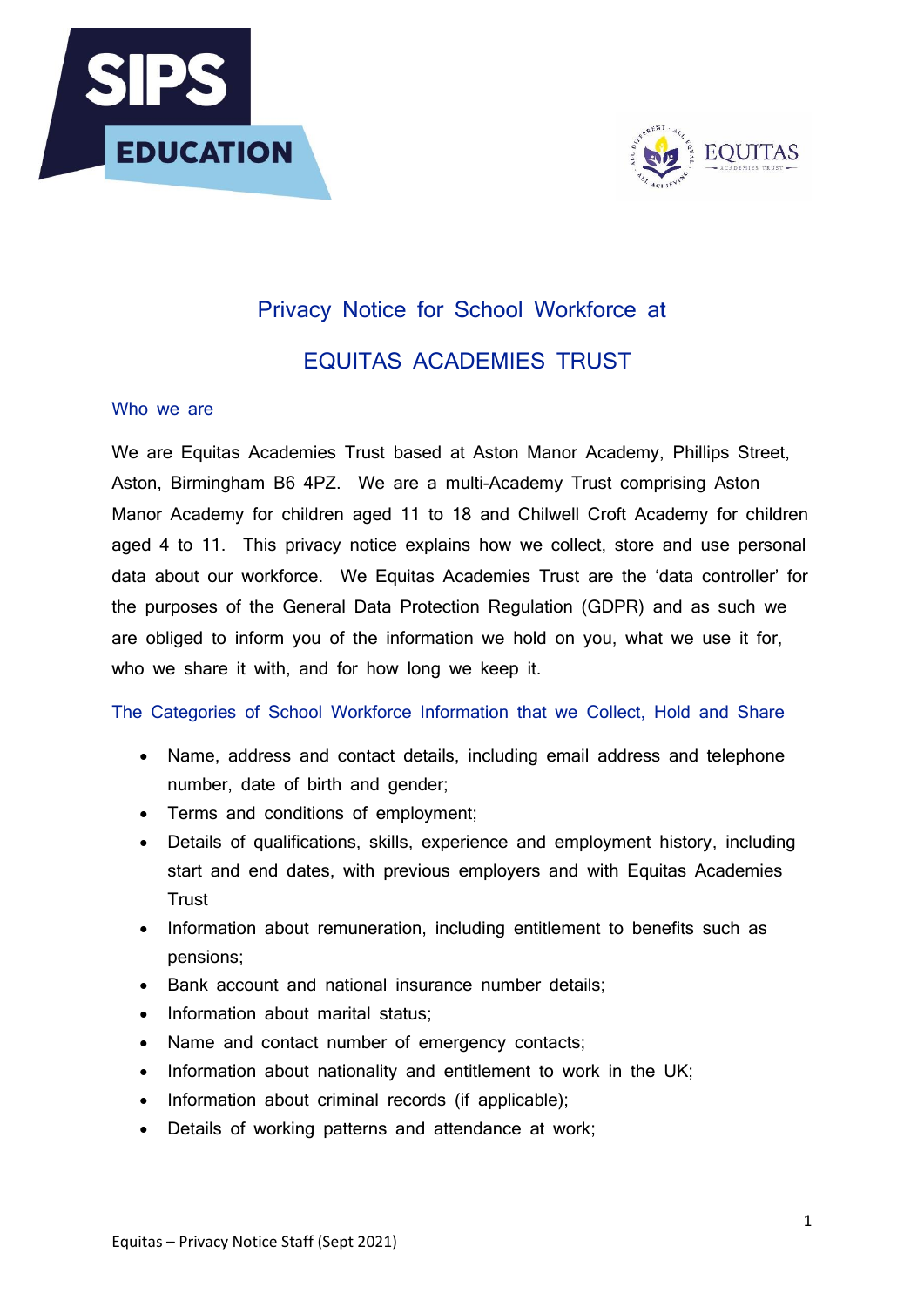- Details of all periods of leave including; sickness absence, unpaid leave and extended leave, maternity/paternity/adoption/shared parental leave, dependent leave, compassionate leave, and the reasons for the leave;
- Details of any formal disciplinary or grievance procedures in which employees have been involved, including any warnings issued and related correspondence;
- Assessments of employee performance, including appraisals, performance reviews and ratings, probation reviews; performance improvement plans and related correspondence;
- Information about medical or health conditions, including whether or not employees have a disability for which Equitas Academies Trust needs to make reasonable adjustments;
- Information relating to employees' health and safety at work;
- Equal opportunities monitoring information including information about employees' ethnic origin, sexual orientation, and religion or belief.
- Photographs for security purposes, school newsletters, media and promotional purposes
- CCTV images

Equitas Academies Trust may collect this information in a variety of ways. For example, data might be collected through application forms, obtained from passports or other identity documents such as driving licences; from forms completed by employees at the start of or during employment; from correspondence with employees; or through interviews, meetings or other assessments.

In some cases, Equitas Academies Trust may collect personal data about its employees from third parties, such as references supplied by former employers, information from employment background check providers, information from credit reference agencies and information from criminal records checks permitted by law. In most cases, Equitas Academies Trust will only seek information from third parties with the prior consent of the employee(s) in question.

### Why We Collect and Use This Information

We use the workforce data to:

Equitas Academies Trust needs to process personal data to enter into an employment contract with its employees and to meet its obligations under employee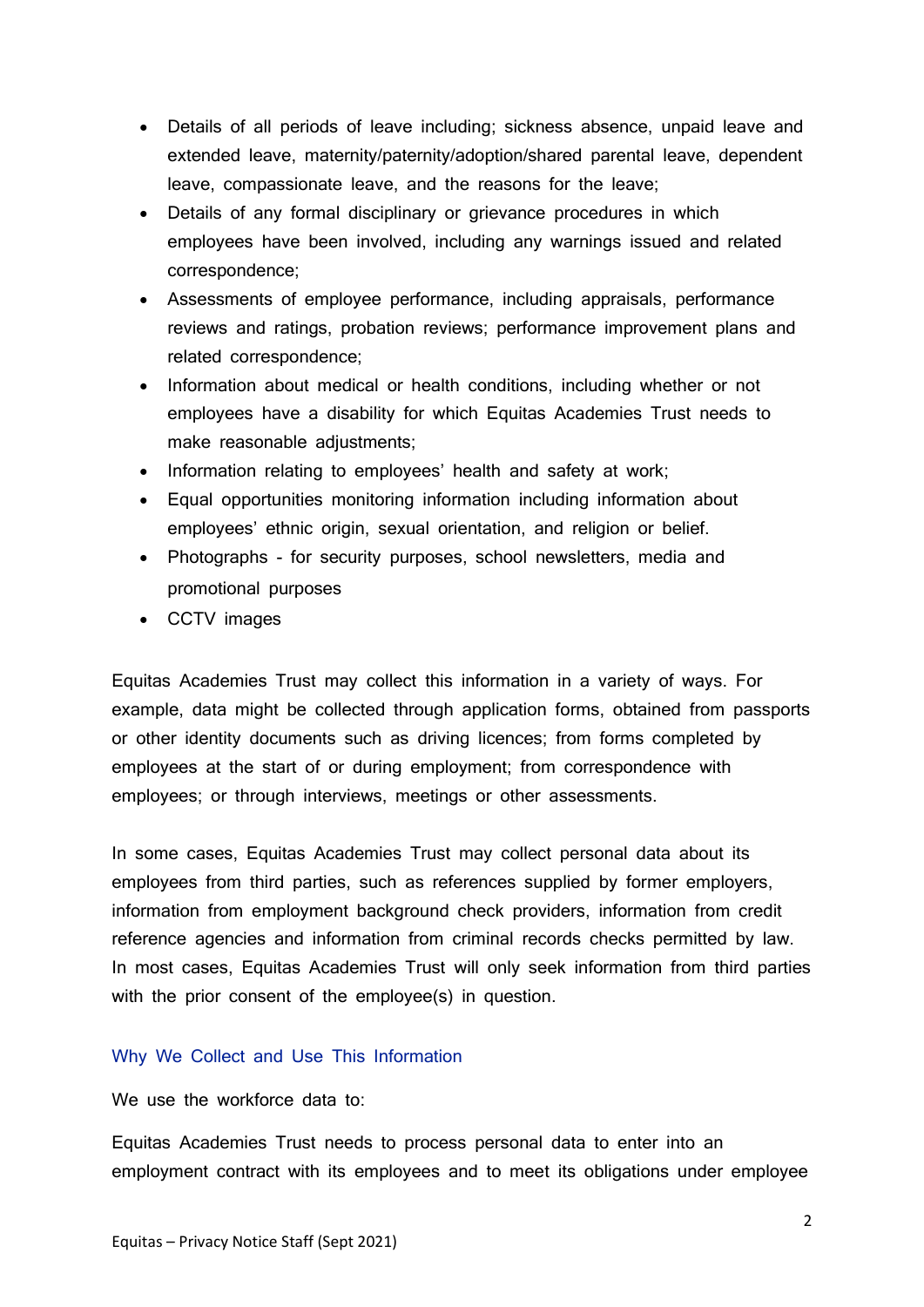employment contracts. For example, Equitas Academies Trust needs to process employee personal data to provide an employment contract, to pay an employee in accordance with their employment contract and to administer entitlements such as pension benefits.

In some cases, Equitas Academies Trust needs to process data to ensure that it is complying with its legal obligations. For example, it is required to check an employee's entitlement to work in the UK, to deduct tax, to comply with health and safety laws.

Processing employee data allows Equitas Academies Trust to:

- Run recruitment and promotion processes;
- Maintain accurate and up-to-date employment records and contact details (including details of who to contact in the event of an emergency), and records of employee contractual and statutory rights;
- Operate and keep a record of disciplinary and grievance processes, to ensure acceptable conduct within the workplace;
- Operate and keep a record of employee performance and related processes, to plan for career development, and for succession planning and workforce management purposes;
- Operate and keep a record of absence and absence management procedures, to allow effective workforce management and ensure that employees are receiving the pay or other benefits to which they are entitled;
- Obtain occupational health advice, to ensure that Equitas Academies Trust complies with duties in relation to individuals with disabilities, meet its obligations under health and safety law, and ensures that employees are receiving the pay or other benefits to which they are entitled;
- Operate and keep a record of other types of leave (including maternity, paternity, adoption, parental and shared parental leave), to allow effective workforce management, to ensure that Equitas Academies Trust complies with duties that employees are receiving the pay or other benefits to which they are entitled;
- Ensure effective general HR and business administration;
- Provide references on request for current or former employees;
- Respond to and defend against legal claims; and
- Fulfil any statutory reporting obligations.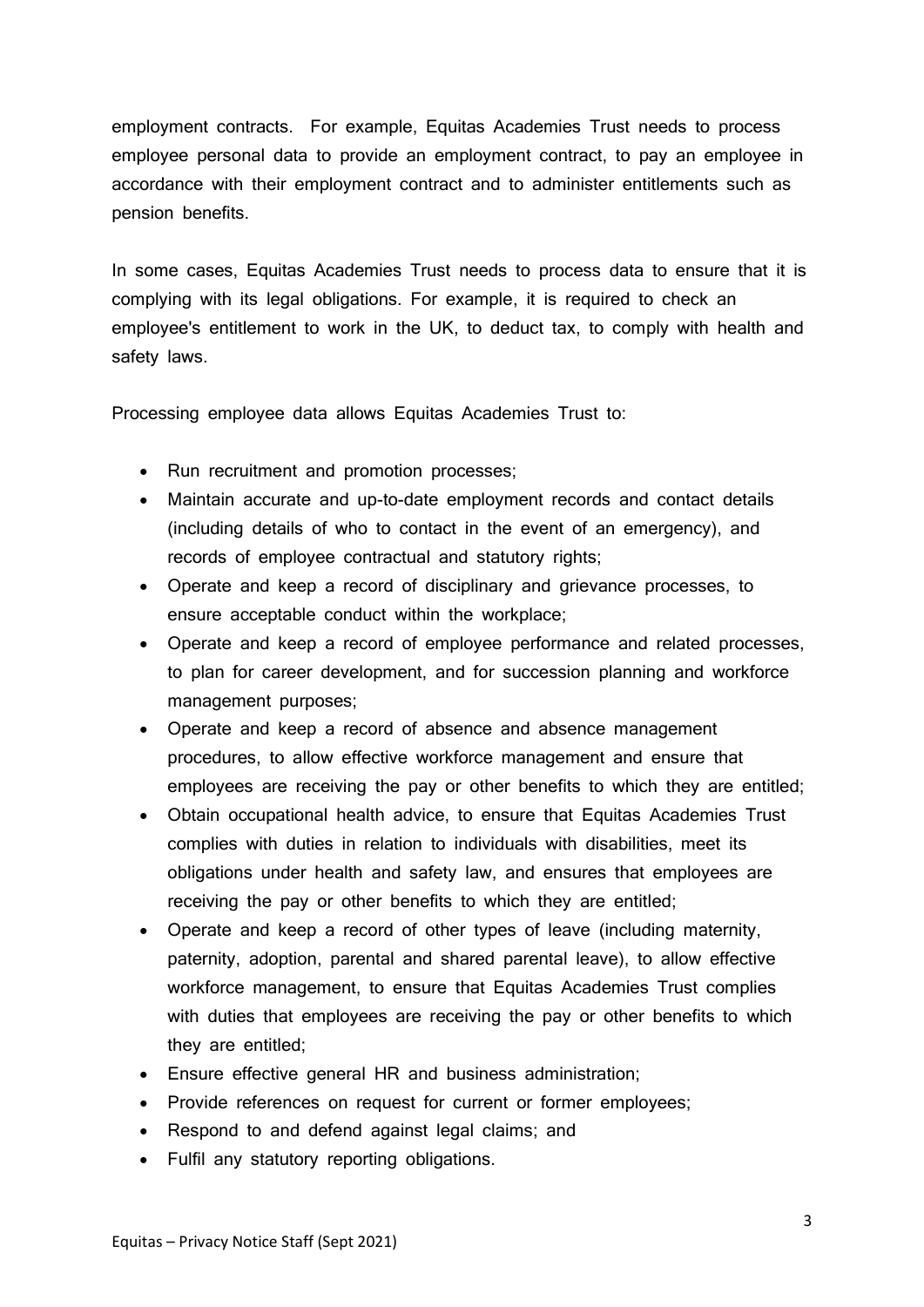Some special categories of personal data, such as information about health or medical conditions, are processed to carry out employment law obligations (such as those in relation to employees with disabilities). Where Equitas Academies Trust processes other special categories of personal data, such as information about ethnic origin, sexual orientation, religion or belief, this is for the purposes of equal opportunities monitoring. Data that Equitas Academies Trust uses for these purposes is anonymised or is collected with the express consent of employees, which can be withdrawn at any time. Employees are entirely free to decide whether to provide such data and there are no consequences of deciding against this.

#### 3. The lawful basis on which we use this information

Our lawful basis for collecting and processing workforce information is defined in GDPR under Article 6. The following elements of the article apply:

- a) Consent: where you have given Equitas Academies Trust clear consent to process your personal data for a specific purpose
- b) Contract: the processing is necessary for a contract you have with Equitas Academies Trust
- c) Legal obligation**:** the processing is necessary for Equitas Academies Trust to comply with the law
- d) Vital interests: the processing is necessary to protect someone's life.

Our lawful basis for collecting and processing workforce information is further defined under Article 9, in that some of the information we process is deemed to be sensitive, or special category data. The following elements of the article apply:

- a) Where you have given your explicit consent to the processing of personal data for one or more specified purposes
- b) processing is necessary for the purposes of carrying out the obligations and exercising specific rights of the controller or of the data subject in the field of employment and social security and social protection law
- c) processing is necessary for the purposes of preventive or occupational medicine, for the assessment of the working capacity of the employee.

#### Collecting Workforce Information

A full breakdown of the information we collect on our workforce can be found in the school's data mapping document.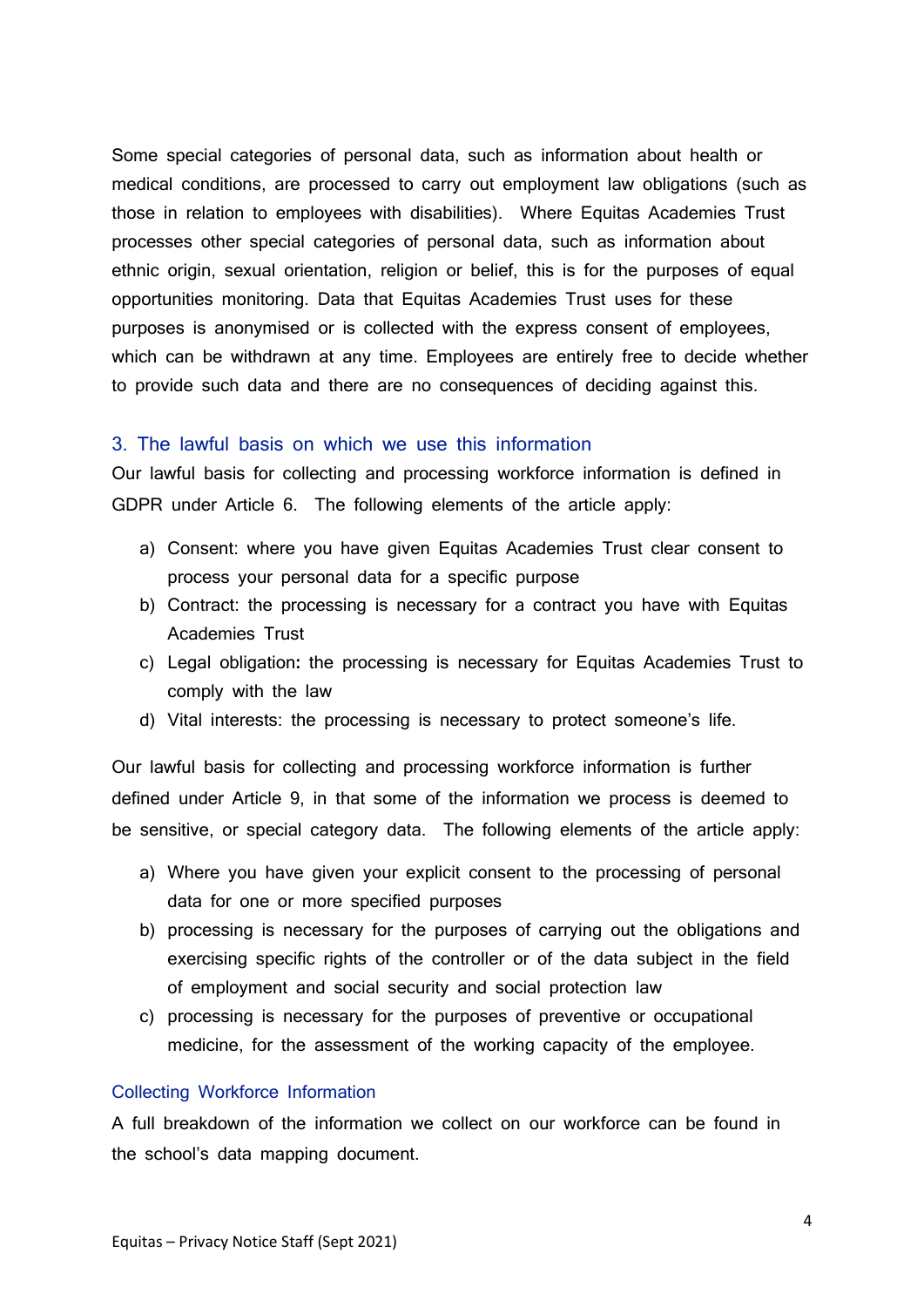On some occasions, we process personal information on the basis of consent, for example, when we wish to take photo images for social media or school newsletters. Consent can be withdrawn at any time. We will make this clear when we ask for consent, and explain how consent can be withdrawn.

### Storing and Protecting Workforce data

Equitas Academies Trust will hold employees personal data for the duration of their employment. The period for which detailed employee data is held after the end of employment is six years, and limited employment data is retained indefinitely for historical purposes.

As part of the recruitment process, data will be held for a period of 6 months for unsuccessful candidates.

We have data protection policies and procedures in place, including strong organisational and technical measures, which are regularly reviewed. Further information can be found on our website.

### Who We Share Workforce Information With

We will share workforce information with appropriate external agencies to meet our legal obligation or where we have sought your permission. The agencies who we routinely share workforce information with include:

- Our Local Authority
- The Department for Education (DfE) (for further information relating to Covid-19 Testing, please refer to the Privacy Notice for Covid-19 Testing and the DfE Privacy Notice)
- Payroll Provider currently Birmingham City Council
- Occupational Health Provider currently Birmingham City Council
- Previous employers to obtain references
- Disclosure and Barring Service
- Companies to fulfil our statutory reporting obligations
- Health authorities
- Public Health England
- Police forces, courts, tribunals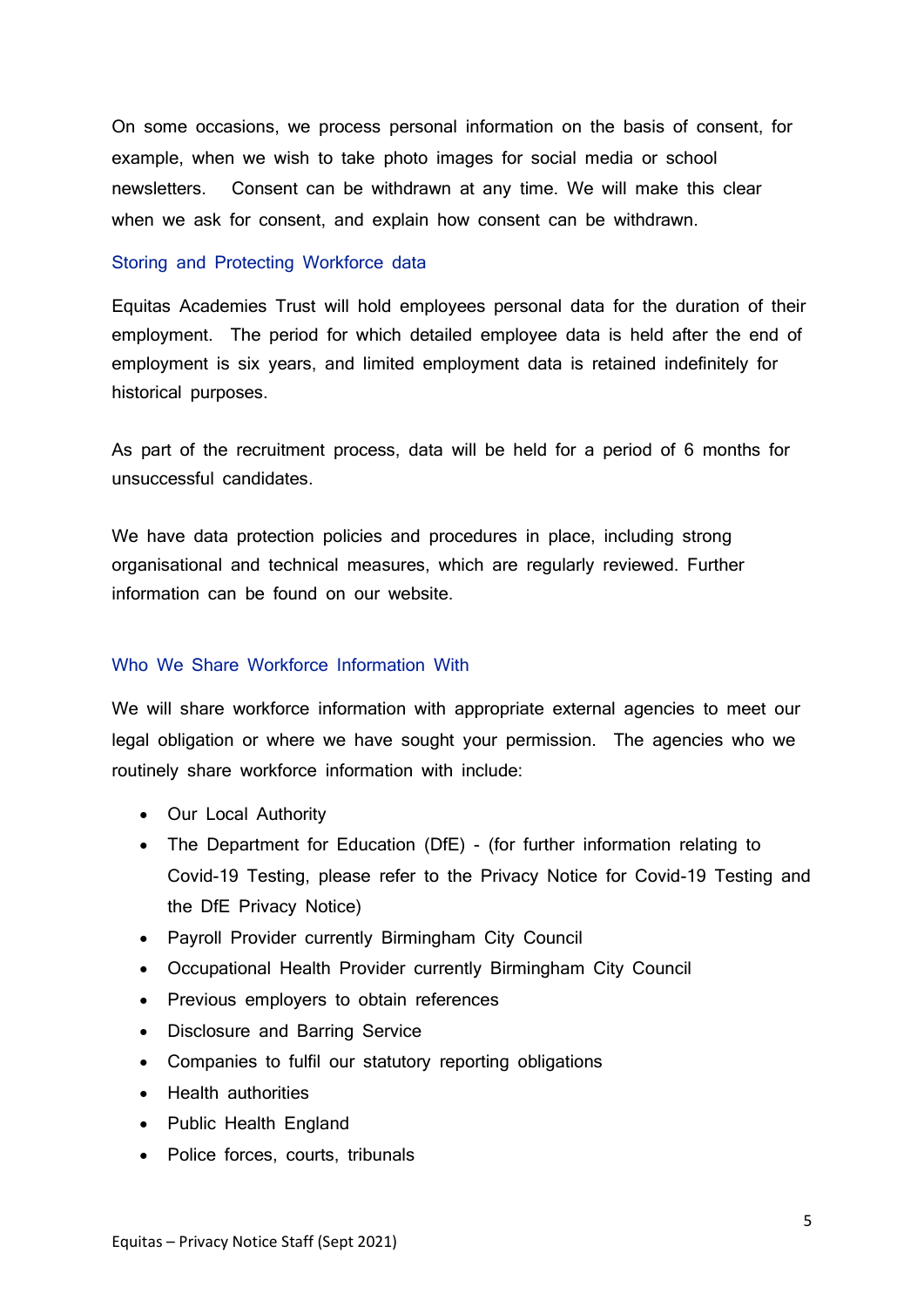## • Professional bodies

We are required to share information about our school employees with the (DfE) under section 5 of the Education (Supply of Information about the School Workforce) (England) Regulations 2007 and amendments.

If we transfer personal data to a country or territory outside the European Economic Area, we will do so in accordance with data protection law.

Please contact our Data Protection Lead (see contact details at the end of this privacy notice) who can provide you with further details of who we share workforce information with as recorded in our data mapping document.

## Requesting Access to your Personal Data and your Data Protection Rights

Under data protection legislation, employees have the right to request access to information about them that we hold, through a Subject Access Request.

We will provide information in a way that is:

- Concise
- Transparent
- Intelligible
- Easily accessible
- Uses clear and plain language

If you would like to make a subject access request please contact our Data Protection Lead, Sharon Elliott, HR Manager, email:

[selliott@equitasacademiestrust.com](mailto:selliott@equitasacademiestrust.com)

Data subjects have the following rights with regards to their personal information, as follows:

- Confirmation that their personal data is being processed
- Access to a copy of the data
- The purpose of the data processing
- The categories of personal data concerned
- Who the data has been, or will be, shared with
- How long the data will be stored for, or if this isn't possible, the criteria used to determine this period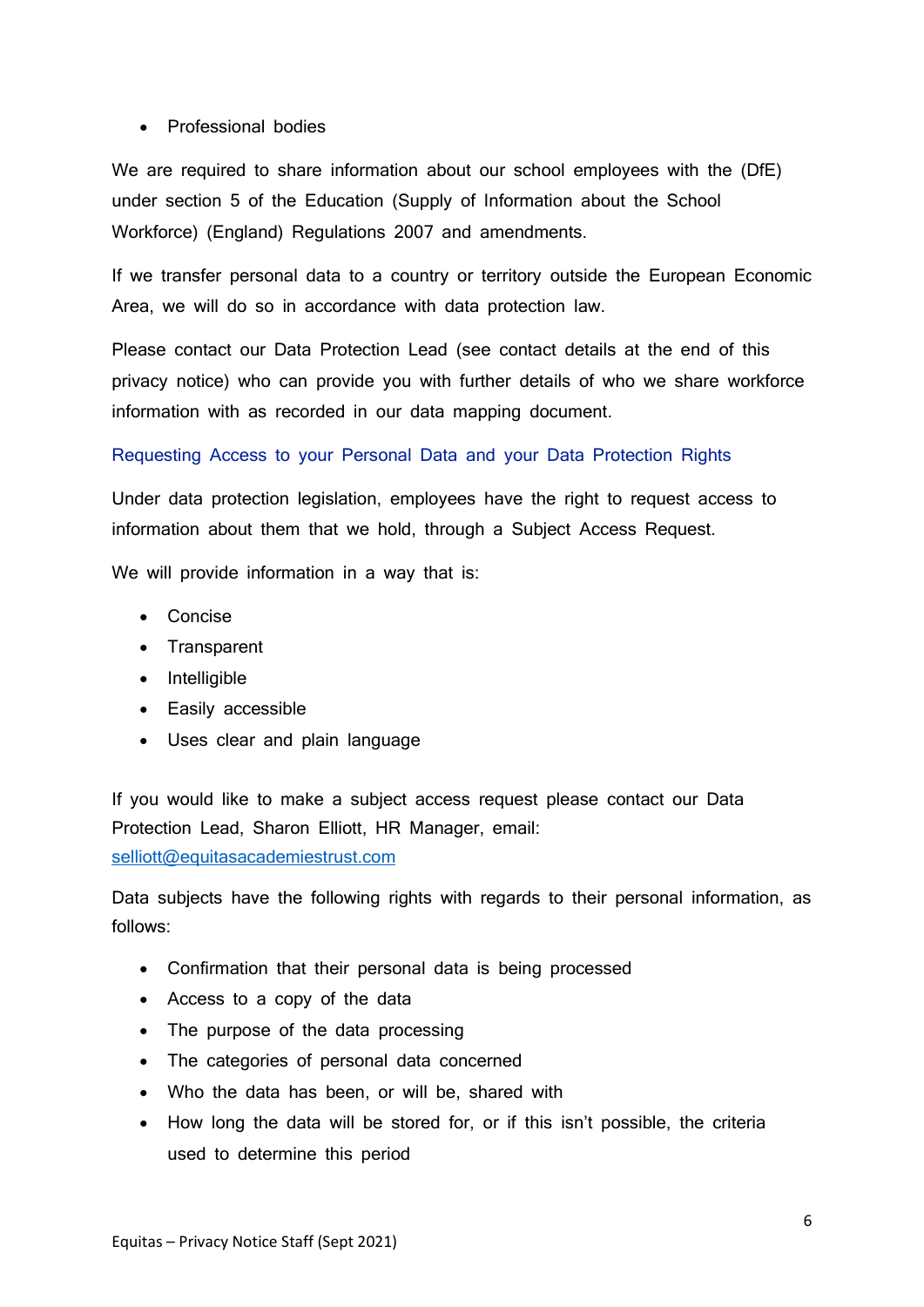- Where relevant, the existence of the right to request rectification, erasure or restrictions, or to object to such processing
- The right to lodge a complaint with the ICO or another supervisory authority
- The source of the data, if not the individual
- The safeguards provided if the data is being transferred internationally

You also have the right to:

- object to processing of personal data that is likely to cause, or is causing, damage or distress
- prevent processing for the purpose of direct marketing
- object to decisions being taken by automated means
- in certain circumstances, have inaccurate personal data rectified, blocked, erased or destroyed;

### Complaints.

We take any complaints about our collection and use of personal information very seriously. If you think that our collection or use of personal information is unfair, misleading or inappropriate, or have any other concern about our data processing, please raise this with us in the first instance. To make a complaint, please contact our Data Protection Lead within school, Sharon Elliott contact number 0121 359 8108.

### Contact Us

If you have any questions, concerns or would like more information about anything mentioned in this privacy notice, please contact our Data Protection Lead.

Our Data Protection Officer (DPO) is provided by SIPS Education Ltd. The following officers can be contacted via GDPR@sips.co.uk:

Laura Hadley Sue Courtney-Donovan Amanda Moore

You can also report a concern online to the Information Commissioners Office at <https://ico.org.uk/concerns>

Telephone Number 0303 123 1113